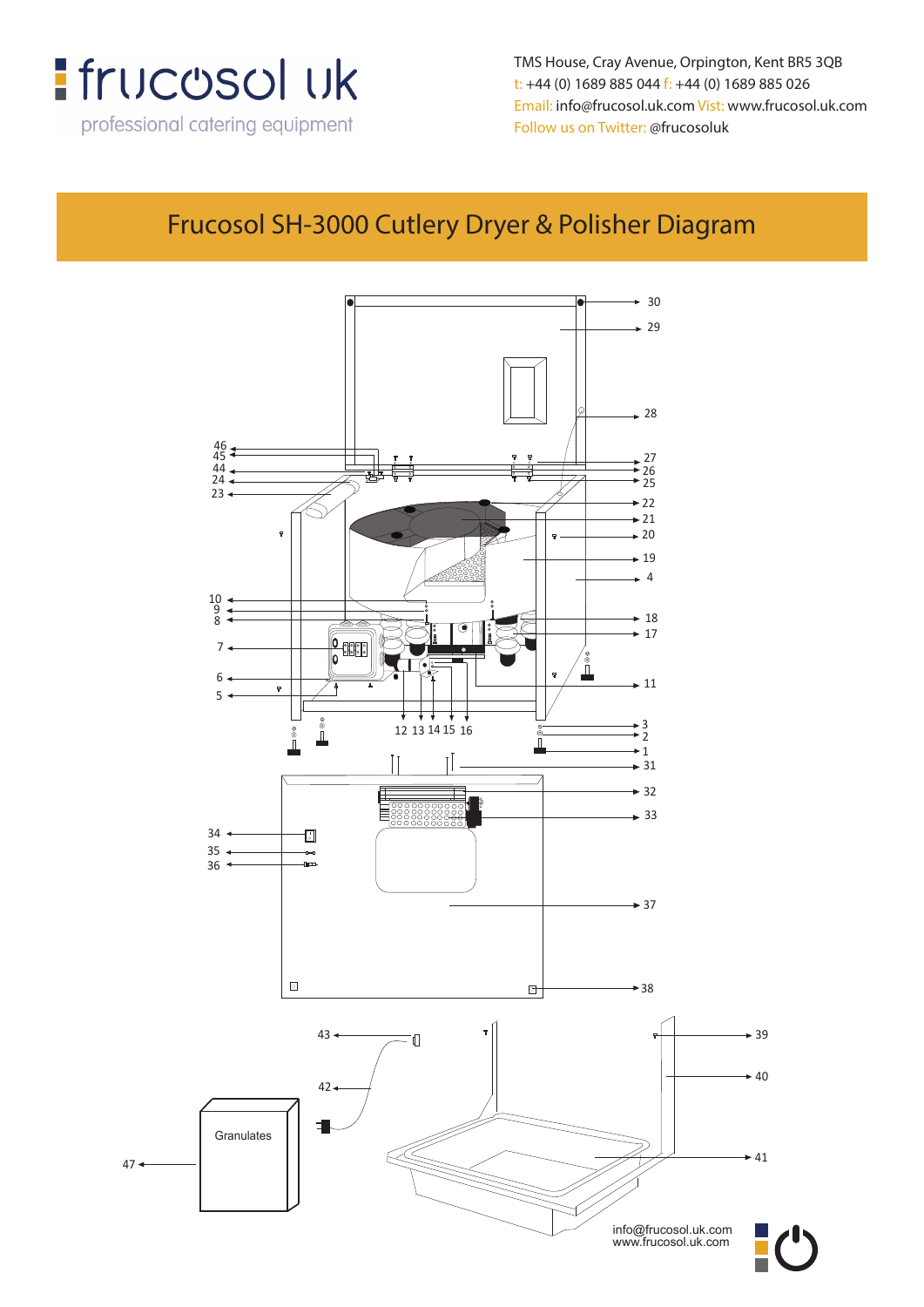# **:** frucosol uk

professional catering equipment

TMS House, Cray Avenue, Orpington, Kent BR5 3QB t: +44 (0) 1689 885 044 f: +44 (0) 1689 885 026 Email: info@frucosol.uk.com Vist: www.frucosol.uk.com Follow us on Twitter: @frucosoluk

### Frucosol SH-3000 Cutlery Dryer & Polisher Diagram

| <b>REF</b>   | <b>NO</b>      | Frucosol SH-3000 Cutlery Dryer & Polisher | Price     |
|--------------|----------------|-------------------------------------------|-----------|
| sh3000-001   | $\mathbf{1}$   | Rubber foot                               | £10.10    |
| sh3000-002   | $\overline{2}$ | Nut M6                                    | £1.40     |
| sh3000-003   | 3              | Washer M6                                 | £1.20     |
| sh3000-004   | $\overline{4}$ | Base                                      | POA       |
| sh3000-005   | 5              | Screw M5*10                               | £1.20     |
| sh3000-006   | 6              | Junction box support                      | POA       |
| sh3000-007   | 7              | Junction box                              | POA       |
| sh3000-008   | 8              | Screw M8*35                               | £1.20     |
| sh3000-009   | 9              | Washer M8                                 | £1.20     |
| sh3000-010   | 10             | Grower washer M8                          | £1.40     |
| sh3000-011   | 11             | Motor                                     | £660.00   |
| sh3000-012   | 12             | Capacitor                                 | £44.00    |
| sh3000-013   | 13             | Capacitor support                         | POA       |
| sh3000-014   | 14             | Screw M5*10                               | £1.20     |
| sh3000-015   | 15             | <b>Cushion M8</b>                         | £1.20     |
| sh3000-016   | 16             | Nut M8                                    | £1.40     |
| sh3000-017   | 17             | Bumper                                    | £41.80    |
| sh3000-018   | 18             | Rubber bumper                             | £13.20    |
| sh3000-019   | 19             | Deposit                                   | £990.00   |
| sh3000-019x  |                | Deposit X                                 | £1,100.00 |
| sh3000-019x1 |                | Drilled exit area X                       | £88.00    |
| sh3000-019x2 |                | <b>Curtains X</b>                         | £33.00    |
| sh3000-020   | 20             | Screw M5*10                               | £1.20     |
| sh3000-021   | 21             | Deposit lid                               | £44.00    |
| sh3000-021x  |                | Deposit lid X                             | POA       |
| sh3000-022   | 22             | <b>Black screw</b>                        | £8.80     |
| sh3000-023   | 23             | Lamp                                      | £81.40    |
| sh3000-024   | 24             | Lamp holder                               | £85.80    |
| sh3000-025   | 25             | Screw M5*10                               | £1.20     |
| sh3000-026   | 26             | Hinge                                     | £44.00    |
| sh3000-027   | 27             | Washer M5                                 | £1.20     |
| sh3000-028   | 28             | Stainless steel bumper                    | POA       |
| sh3000-029   | 29             | Lid                                       | POA       |
| sh3000-030   | 30             | Rubber top                                | £2.20     |
| sh3000-031   | 31             | Rivet                                     | £1.20     |
| sh3000-032   | 32             | Fan                                       | £117.60   |
| sh3000-032x  |                | Fan X                                     | £117.60   |